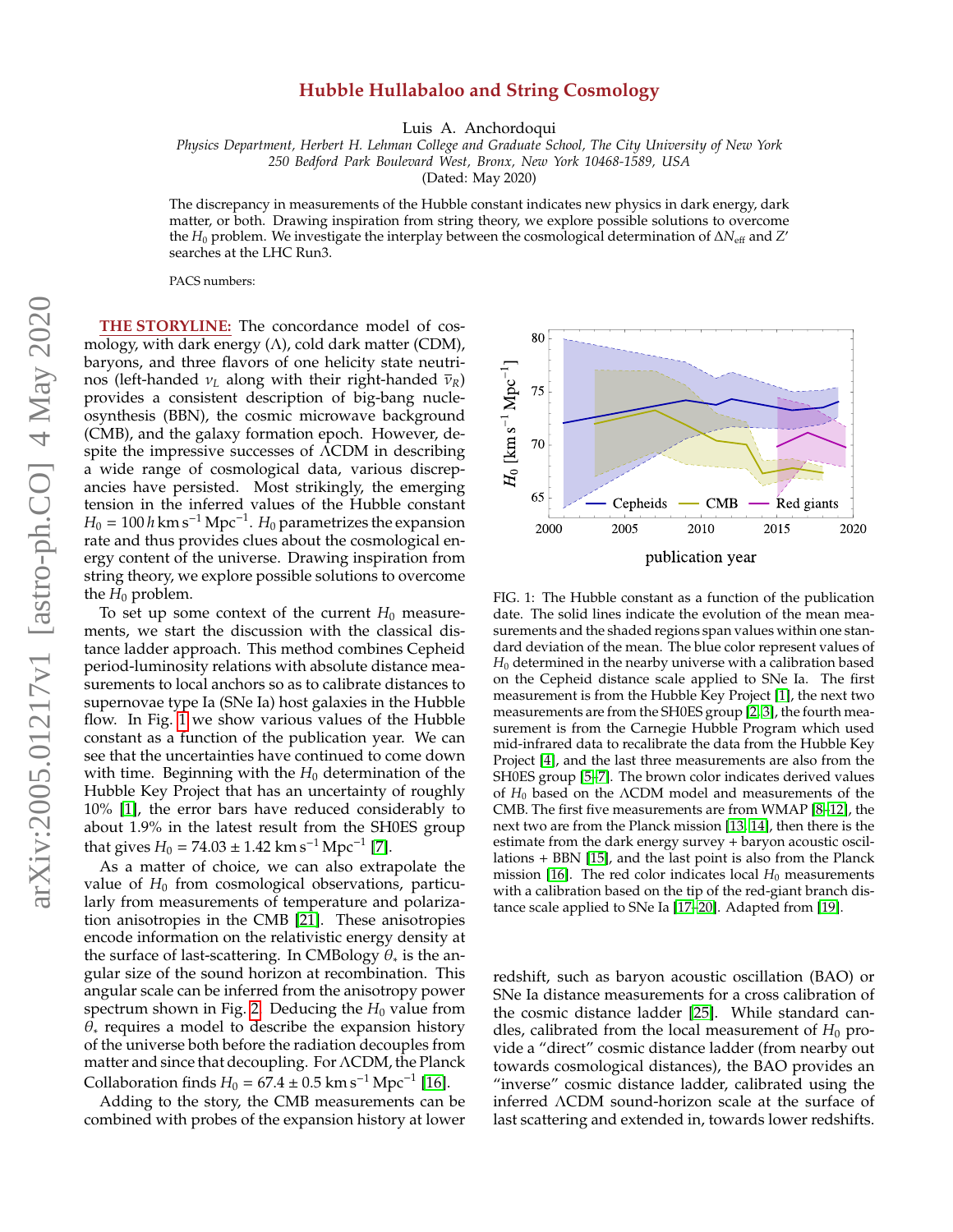

<span id="page-1-0"></span>FIG. 2: The CMB spectrum  $C_l \equiv l(l+1)C_l$  as observed by Planck [\[16\]](#page-5-3), the South Pole Telescope (SPT) [\[22\]](#page-5-16), and the Atacama Cosmology Telescope (ACT) [\[23\]](#page-6-1). The angular variations of the CMB power spectrum are consequence of the dynamics of sound waves in the photon-baryon fluid. On large scales (region I), the fluctuations are frozen and we directly see the spectrum of the initial conditions. At intermediate scales (region II), we observe the oscillations of the fluid as captured at the moment of last-scattering. Finally, on small scales (region III), fluctuations are damped because their wavelengths are smaller than the mean free path of the photons. This figure is courtesy of Daniel Baumann and has been published in [\[24\]](#page-6-2).

SN Ia and BAO measurements overlap in redshift and so the direct and inverse cosmic distance ladders can be calibrated off one another. The statistical errors in both distance measures as function of redshifts are reaching percent level.

The latest chapter in the story is courtesy of the Carnegie-Chicago Hubble Program. As we can see in Fig. [1](#page-0-0) the latest  $H_0$  measurement, with a calibration of SNe Ia that is based on the tip of the red-giant branch distance scale, falls in between the previous determinations:  $H_0 = 69.8 \pm 1.9 \text{ km s}^{-1} \text{ Mpc}^{-1}$  is between 1.2*σ* of the CMB result and it is also consistent at better than  $2\sigma$  with the Cepheid distance scale measurement [\[20\]](#page-5-14). Independent measurements using time-delays of multiply imaged quasars by the H0LiCOW Collaboration and gravitational waves by the LIGO-Virgo Collaboration lead to  $H_0 = 73.3^{+1.7}_{-1.8}$  km s<sup>-1</sup> Mpc<sup>-1</sup> [\[26\]](#page-6-3) and  $H_0 = 68^{+14}_{-7}$  km s<sup>-1</sup> Mpc<sup>-1</sup> [\[27\]](#page-6-4), respectively. Remarkably, the study of statistically independent datasets shows that the significance of the discrepancy between local *H*<sup>0</sup> measurements and the early universe prediction is  $4.4\sigma$  [\[28\]](#page-6-5), providing strong evidence for physics beyond ΛCDM.

**THE HUNT FOR LIGHT RELICS:** The  $SU(3)_C$  ⊗  $SU(2)_L \otimes U(1)_Y$  standard model (SM) of particle physics has recently endured intensive scrutiny, with a dataset corresponding to a total integrated luminosity of 66 fb<sup>-1</sup>

2

again to be a remarkable structure that is consistent with all experimental results by tuning more or less 19 free parameters [\[29\]](#page-6-6). However, the SM is inherently an incomplete theory, as it does not explain all known fundamental physical phenomena: the most obvious omission is that it does not provide a unification with gravity. Knowing that the SM is incomplete leads us to search for new fundamental particles. On the one hand, the search for heavy particles will continue at the LHC in 2021. On the other hand, we have seen that CMB anisotropies are sensitive to the relativistic energy density at recombination, and so from this we can gain information about the number of light species at the surface of last-scattering.

The presence of any additional light species with *g* degrees of freedom is usually characterized by

<span id="page-1-1"></span>
$$
\Delta N_{\text{eff}} \equiv N_{\text{eff}} - N_{\text{eff}}^{\text{SM}}
$$
  
=  $g \left( \frac{10.75}{g_*(T_{\text{dec}})} \right)^{4/3} \times \begin{cases} 4/7 & \text{boson} \\ 1/2 & \text{fermion} \end{cases}$  (1)

where

$$
N_{\rm eff} \equiv \frac{\rho_{\rm R} - \rho_{\gamma}}{\rho_{\nu_{\rm L}}} \tag{2}
$$

is the number of "equivalent" light neutrino species in units of the density of a single Weyl neutrino

$$
\rho_{\nu_L} = \frac{7\pi^2}{120} \left(\frac{4}{11}\right)^{4/3} T_{\gamma}^4,\tag{3}
$$

 $\rho_{\gamma}$  is the energy density of photons (with temperature  $T_{\gamma}$ ),  $\rho_{\rm R}$  is the total energy density in relativistic particles,  $T_{\text{dec}}$  is the temperature at which particle species decouple from the primordial plasma, and the function  $g_*(T_{\text{dec}})$  is the number of effective degrees of freedom (defined as the number of independent states with an additional factor of 7/8 for fermions) of the SM particle content at the temperature  $T_{\text{dec}}$  [\[30\]](#page-6-7).<sup>1</sup> The normalization of  $N_{\text{eff}}$ is such that it gives  $N_{\text{eff}}^{\text{SM}} = 3.046$  for three families of massless  $v_L$  [\[32\]](#page-6-8). Note that the SM value slightly exceeds the integer 3 mainly because neutrinos do not decouple instantaneously, and this enables them to share some of the energy released by  $e^+e^-$  annihilations.

The change in *g*∗(*T*) (ignoring mass effects) is given in Table [I.](#page-2-0) Comparing the 106.75 degrees of freedom of the SM with the 10.75 degrees of freedom of the primordial plasma before neutrino decoupling it is straightforward to see that for a massless (real) spin-0 scalar,  $\operatorname{spin-}\frac{1}{2}$  (Weyl) fermion, and massive spin-1 vector boson

<sup>&</sup>lt;sup>1</sup> If relativistic particles are present that have decoupled from the photons, it is necessary to distinguish between two kinds of *g*∗ : *g*<sup>ρ</sup> which is associated with the total energy density, and *g<sup>s</sup>* which is associated with the total entropy density [\[31\]](#page-6-9). For our calculations we use  $g_* = g_\rho = g_s$ .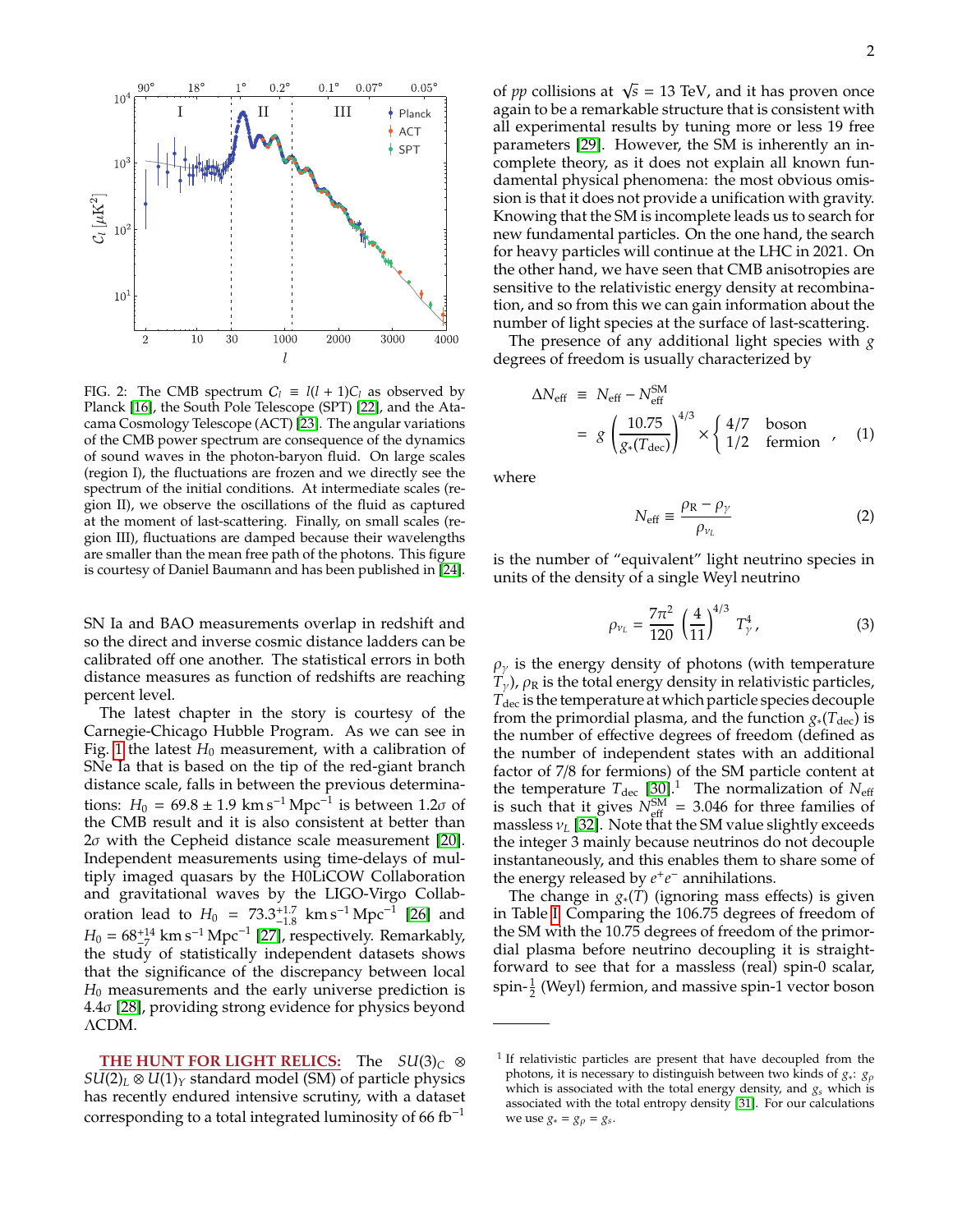<span id="page-2-0"></span>TABLE I: Effective numbers of degrees of freedom in the SM. *T*<sub>crit</sub> indicates the critical temperature of the confinementdeconfinement transition between quarks and hadrons [\[31\]](#page-6-9).

| Temperature                   | New particles                                           | $4g_*(T)$ |
|-------------------------------|---------------------------------------------------------|-----------|
| $T < m_e$                     | $\gamma + \nu_{e,\mu,\tau} \overline{\nu}_{e,\mu,\tau}$ | 29        |
| $m_e < T < m_u$               | $e^{\pm}$                                               | 43        |
| $m_{\mu} < T < m_{\pi}$       | $\mu^{\pm}$                                             | 57        |
| $m_{\tau} < T < T_{\rm crit}$ | $\pi^0$ , $\pi^{\pm}$                                   | 69        |
| $T_{\rm crit} < T < m_c$      | $-\pi^0$ , $\pi^{\pm}$ + u, ū, d, d, s, $\bar{s}$ , g   | 247       |
| $m_c < T < m_\tau$            | $c, \bar{c}$                                            | 289       |
| $m_{\tau} < T < m_b$          | $\tau^{\pm}$                                            | 303       |
| $m_h < T < m_{WZ}$            | $b, \bar{b}$                                            | 345       |
| $m_{WZ}$ < T < $m_H$          | $W^{\pm}$ , Z                                           | 381       |
| $m_H < T < m_t$               | $H^0$                                                   | 385       |
| $m_t < T$                     | $t, \bar{t}$                                            | 427       |



<span id="page-2-1"></span>FIG. 3: Variation of the CMB spectrum  $C_l \equiv l(l+1)C_l$  as a function of *N*eff for fixed θ<sup>∗</sup> . This figure is courtesy of Daniel Baumann and has been published in [\[24\]](#page-6-2).

the contributions to *N*<sub>eff</sub> asymptote to specific values of ∆*N*eff = 0.027, 0.047, and 0.080; respectively. (Asymptote here refers to relativistic species decoupling just before *t* ¯*t* freeze-out.)

As an aftermath, any contribution of light relics to the energy density leads to observable consequences in the CMB temperature and polarization anisotropy. As shown in Fig. [3,](#page-2-1) the main effect of  $\Delta N_{\text{eff}} > 0$  is to increase the damping of the CMB spectrum. Increasing *N*eff also increases *H*(*z*∗), the expansion rate at recombination. The main limiting factor in constraining  $ΔN_{eff}$  from CMB measurements of  $\theta_*$  is a degeneracy with the primordial helium fraction  $Y_P \equiv n_{\text{He}}/n_b$ . For a fixed fractional den- $\sup$  of baryons  $\Omega_b h^2$ , increasing  $Y_P$  reduces the power in the damping tail. In other words, the parameters  $Y_P$  and *N*eff are anti-correlated [\[24\]](#page-6-2). Combining CMB, BAO, and BBN observations and considering a single-parameter extension to the based-ΛCDM model the Planck Collaboration reported  $N_{\text{eff}} = 3.04_{-0.22}^{+0.22}$ , which translates into a limit of  $\Delta N_{\text{eff}}$  < 0.214 at the 95% CL [\[16\]](#page-5-3). This limit combines the helium measurements of [\[33,](#page-6-10) [34\]](#page-6-11) with the

latest deuterium abundance measurements of [\[35\]](#page-6-12) using the the PArthENoPE code [\[36\]](#page-6-13) considering *d*(*p*, γ) <sup>3</sup>He reaction rates from [\[37\]](#page-6-14). Should they instead use the helium abundance measurement of [\[38\]](#page-6-15) in place of [\[33,](#page-6-10) [34\]](#page-6-11) would have lead to  $N_{\text{eff}} = 3.37 \pm 0.22$  [\[16\]](#page-5-3). This gives a 95% CL limit of  $\Delta N_{\text{eff}}$  < 0.544, which is in 2.9 $\sigma$  tension with  $N_{\text{eff}}^{\text{SM}}$ . Both these bounds have the power to exclude many beyond SM physics models (e.g. [\[39\]](#page-6-16)).

Now, we can ask ourselves whether ΔN<sub>eff</sub> > 0 which increases  $H(z_*)$  can solve the trouble with  $H_0$ . In Fig. [4](#page-3-0) we show the normalized posterior distributions of *h* for different choices of *N*eff in the ΛCDM 6 parameter fit of [\[40\]](#page-6-17). It is evident that the most restrictive 95% CL upper limit on ∆*N*eff from the combination of CMB, BAO, and BBN observations [\[16\]](#page-5-3) severely constrains a solution of the  $H_0$  problem in terms of additional relativistic degrees of freedom. Consideration of the larger helium abundance measured in [\[38\]](#page-6-15), still precludes a full solution of the  $H_0$  problem in terms of additional light species at the CMB epoch.

**ECHOES OF VIBRATING STRINGS?** String theory is the most promising candidate for a consistent quantum theory of gravitationally interacting matter fields. Therefore, it of interest to explore whether stringy models can solve the  $H_0$  problem. Realizing de Sitter vacua in string theory is challenging. A varying dark energy seems more string theory friendly. This is because string compactifications allow for quintessence fields  $\phi$  that can be the source of dark energy, in the sense that the field's potential  $V$ ( $\phi$ ) is equal to the density of dark energy Λ. String theory calculations, however, have suggested that the slope of this potential  $V'$  must be nonzero [\[41\]](#page-6-18), calling ΛCDM into question [\[42\]](#page-6-19). All the same, quintessence models exacerbate the  $H_0$  tension [\[43,](#page-6-20) [44\]](#page-6-21). A possible bolt-hole to this conclusion is to consider a (non-trivial) coupling between dark matter and dark energy,

$$
m(\phi) \propto \exp\{-\tilde{c}\,\phi\},\tag{4}
$$

where  $\tilde{c}$  ∼  $O(1)$  in Planck units [\[45\]](#page-6-22). Such a coupling leads to fading of dark matter in the recent cosmological epoch which is compensated by a bigger value of dark energy. A definite realization of the cosmological string framework of fading dark matter has been given elsewhere [\[46\]](#page-6-23). As shown in Fig. [4](#page-3-0) the fading dark matter hypothesis automatically produces larger values of *H*<sup>0</sup> than ΛCDM, relieving tensions in the data but not fully resolving them. Indeed the best fit value ( $\tilde{c}$  = 0.3) yields  $H_0 = 69.06_{-0.73}^{+0.66}$  km s<sup>-1</sup> Mpc<sup>-1</sup> [\[45\]](#page-6-22), which is characteristic of all models with late dark energy modification of the ΛCDM expansion history [\[47](#page-6-24)[–53\]](#page-6-25). This is because the local distance ladder calibrates SNe Ia far into the Hubble flow and if dark matter fading takes place too recently then it would raise  $H_0$  but without actually changing the part of the Hubble diagram where the tension is inferred. More concretely, by substituting the SH0ES calibration to the Pantheon SNe Ia dataset, the ability of late times dark energy transitions to reduce the Hubble tension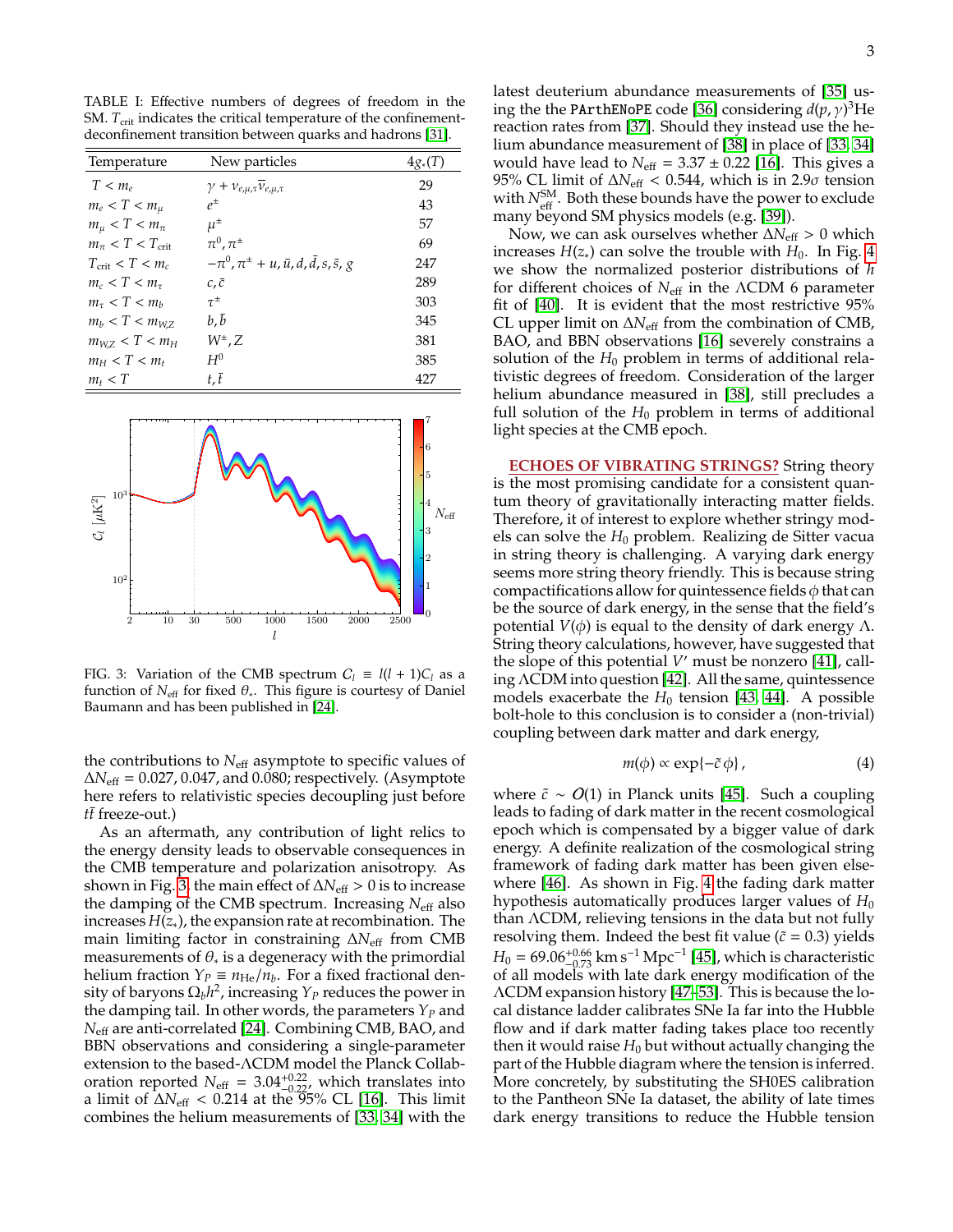

<span id="page-3-0"></span>FIG. 4: Rescaled posterior distributions of *h* (due to marginalization over additional free parameters) with different choices of *N*eff in the ΛCDM 6 parameter fit of [\[40\]](#page-6-17). The rescaled posterior distribution of *h* for the best fit ( $\tilde{c}$  = 0.3) of the fading dark matter model is indicated with the dashed curve [\[45\]](#page-6-22). The shaded areas indicate the 1 $\sigma$  and 2 $\sigma$  regions as determined by SH0ES [\[7\]](#page-5-1).

drops effectively to  $H_0 = 69.17 \pm 1.09$  km s<sup>-1</sup> Mpc<sup>-1</sup> [\[54\]](#page-6-26).

Dirac neutrino masses, which are ubiquitous in intersecting D-brane string compactifications [\[55,](#page-7-0) [56\]](#page-7-1), might come to the rescue [\[57\]](#page-7-2). After looking over the distributions shown in Fig. [4](#page-3-0) we can argue that the combined effect produced by fading dark matter and extra effective number of neutrino generations at the CMB appears to have the potential to accommodate the *H*<sub>0</sub> tension if ∆*N*<sub>eff</sub> ~ 0.5. Moreover, intersecting D-brane models typically include enlarged gauge sectors which are broken down to the SM gauge symmetry. If the symmetry breaking scale is not too high, the associated heavy *Z* <sup>0</sup> gauge bosons could be within the LHC reach, thereby relating the Hubble tension to precision measurements at colliders. From [\(1\)](#page-1-1) and Table [I](#page-2-0) it is straightforward to see that for Dirac neutrino masses, the 95% CL upper bound  $\Delta N_{\text{eff}}$  < 0.214 prevents  $v_R$ decoupling at temperatures below the *bb* freeze-out. If we instead consider the less restrictive upper bound  $\Delta N_{\text{eff}}$  < 0.544 the three right-handed neutrinos could decouple at the QCD crossover transition, such that the mass scale of the associated *Z'* gauge boson could be probed by the LHC Run3.

**THE DRAMATIS PERSONAE:** We end with an update of the results given in [\[57](#page-7-2)[–59\]](#page-7-3). To develop our program in the simplest way, we will work within the construct of a minimal model. The gauge-extended *U*(1)*<sub>C</sub>* ⊗ *Sp*(1)<sub>*L*</sub> ⊗ *U*(1)<sub>*I<sub>R</sub>* ⊗ *U*(1)<sub>*L*</sub> D-brane model has the at-</sub> tractive property of elevating the two major global symmetries of the SM (baryon number *B* and lepton number *L*) to local gauge symmetries [\[60,](#page-7-4) [61\]](#page-7-5). The  $U(1)_L$  symmetry prevents the generation of Majorana masses, leading to three superweakly interacting right-handed neutrinos. This also renders a *B*−*L* symmetry non-anomalous. We now use the upper limit on ∆*N*<sub>eff</sub> derived by the Planck Collaboration to show that the superweak interactions of these Dirac states (through their coupling to the TeV-scale *I<sup>R</sup>* gauge boson) permit right-handed neutrino decoupling on the QCD crossover transition.

As indicated in Table [I](#page-2-0) at energies above the deconfinement transition towards the quark gluon plasma, quarks and gluons are the relevant fields for the QCD sector, such that the total number of SM relativistic degrees of freedom is  $g_* = 61.75$ . As the universe cools down, the SM plasma transitions to a regime where mesons and baryons are the pertinent degrees of freedom. Precisely, the relevant hadrons present in this energy regime are pions and charged kaons, such that *g*<sup>∗</sup> = 19.25 [\[62\]](#page-7-6). This significant reduction in the degrees of freedom results from the rapid annihilation or decay of any more massive hadrons which may have formed during the transition. The quark-hadron crossover transition therefore corresponds to a large redistribution of entropy into the remaining degrees of freedom. Concretely, the effective number of interacting relativistic degrees of freedom in the plasma at temperature *T* is given by

$$
g_*(T) \simeq r(T) \left( g_B + \frac{7}{8} g_F \right), \tag{5}
$$

with  $g_B = 2$  for each real vector field and  $g_F = 2$  for each spin- $\frac{1}{2}$  Weyl field [\[63\]](#page-7-7). The coefficient *r*(*T*) is unity for leptons, two for photon contributions, and is the ratio  $s(T)/s_{SB}$  for the quark-gluon plasma. Here,  $s(T)$  ( $s_{SB}$ ) is the actual (ideal Stefan-Boltzmann) entropy shown in Fig [2.](#page-1-0) For 150 MeV  $< T < 500$  MeV, we parametrize the entropy rise during the confinement-deconfinement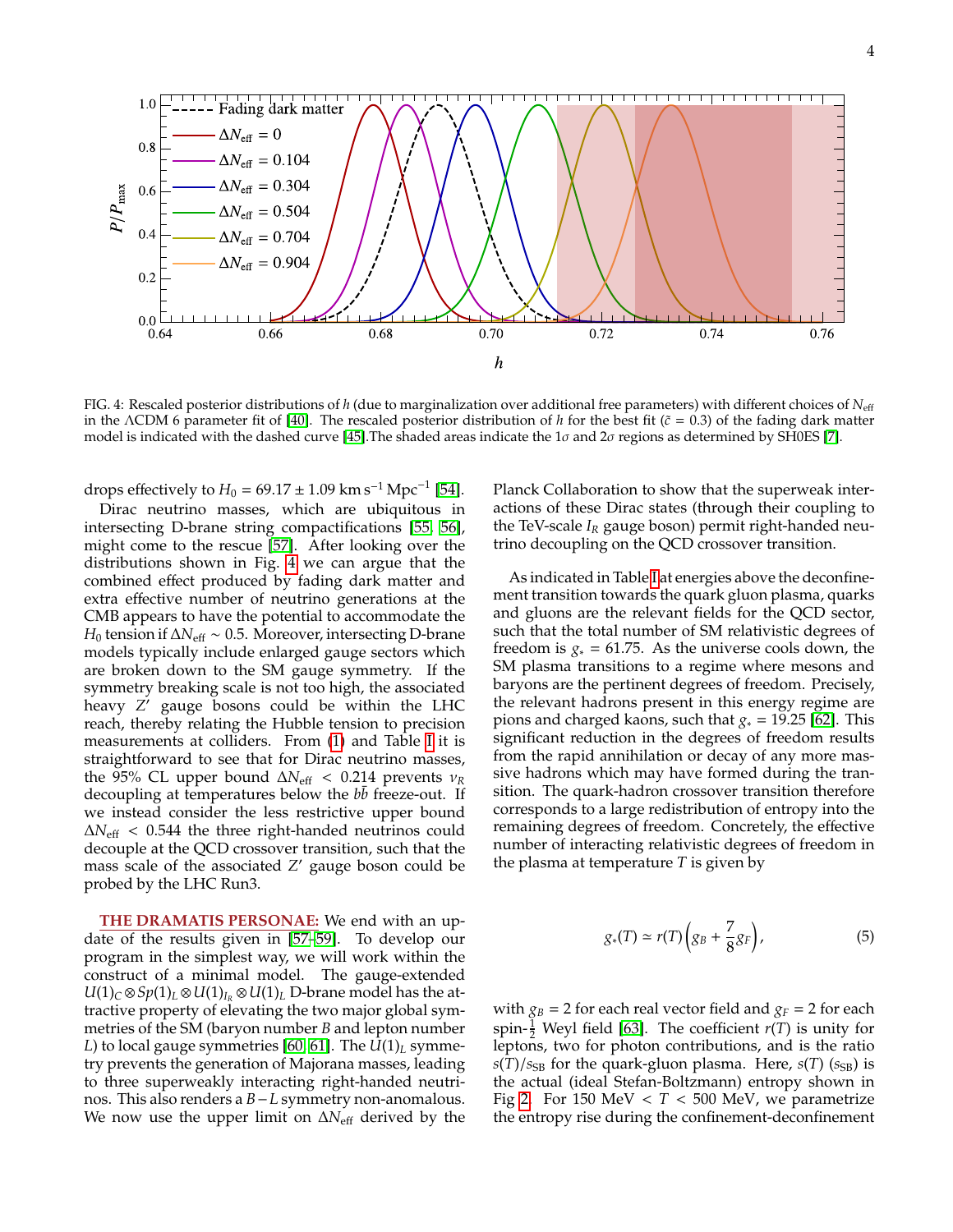

FIG. 5: **Left.** The parametrization of the entropy density given in [\(6\)](#page-4-0) (dashed line) superposed on the result from high statistics lattice simulations [\[64\]](#page-7-8) (solid line). **Right.** Comparison of *g*∗(*T*) obtained using [\(7\)](#page-4-1) (dashed line) and the phenomenological estimate of [\[65,](#page-7-9) [66\]](#page-7-10) (solid line).

changeover by

<span id="page-4-0"></span>
$$
\frac{s}{T^3} \approx \frac{42.82}{\sqrt{392\pi}} \exp\left[-\frac{(T_{\text{MeV}} - 151)^2}{392}\right] + \left(\frac{195.1}{T_{\text{MeV}} - 134}\right)^2
$$
  
× 18.62  $\frac{\exp[195.1/(T_{\text{MeV}} - 134)]}{\left\{\exp[195.1/(T_{\text{MeV}} - 134)] - 1\right\}^2}$ . (6)

For the same energy range, we obtain

<span id="page-4-1"></span>
$$
g_*(T) \simeq 47.5 \, r(T) + 19.25 \,. \tag{7}
$$

In Fig. [2](#page-1-0) we show *g*∗(*T*) as given by [\(7\)](#page-4-1). Our parametrization is in very good agreement with the phenomenological estimate of [\[65,](#page-7-9) [66\]](#page-7-10). Using [\(1\)](#page-1-1) and [\(7\)](#page-4-1), and considering 3  $v_R$  flavors we determine the  $T_{\text{dec}}$  from the plasma for the "observed" central value  $\Delta N_{\text{eff}} = 0.324$  and the 95% CL upper limit ∆*N*eff = 0.544, which bracket the required ∆*N*eff ∼ 0.5.

We now turn to use  $T_{\text{dec}}$  in conjunction with the decoupling condition to constrain the masses and couplings of the heavy gauge bosons. The physics of interest will be taking place at energies in the region of the quark-hadron crossover transition, so that we will restrict ourselves to the following fermionic fields, and their contribution to relativistic degrees of freedom:  $[3u_R]+[3d_R]+[3s_R]+[3v_L+$  $e_L + \mu_L$ ] +  $[e_R + \mu_R]$  +  $[3\mu_L + 3d_L + 3s_L]$  +  $[3\nu_R]$ . This amounts to 28 Weyl fields, translating to 56 fermionic relativistic degrees of freedom. The right-handed neutrino decouples from the plasma when its mean free path becomes greater than the Hubble radius at that time. We calculate the  $\nu_R$  interaction rate  $\Gamma(T)$  and via the prescription  $\Gamma(T_{\text{dec}}) = H(T_{\text{dec}})$  we obtain the desired constraint, *M***z** *M* and *M* is the first  $\frac{3}{2}$  is the Mondal String (1), our parameterization of (55,66). Using (1) and Q/0, and considerably in the planck mass [\[57](#page-7-2)[–59\]](#page-7-3). In the Planck mass [57–59]. In the Planck mass [57–5

$$
\frac{g_{\text{eff}}}{M_{Z'}} = \left(\frac{3}{\Delta N_{\text{eff}}}\right)^{3/32} \left(\frac{17.41}{M_{\text{Pl}} T_{\text{dec}}^3}\right)^{1/4},\tag{8}
$$

where  $g_{\text{eff}}$  is the effective coupling of the *Z'* gauge boson,



<span id="page-4-2"></span>FIG. 6: The shaded region brackets the function  $g_{\text{eff}}(M_{Z})$  in the interval 0.324 < ∆*N*eff < 0.544. The condition of decoupling for thermal equilibrium has been imposed. The horizontal line indicates the effective coupling of a D-brane model in which Z' couples mostly to the third component of a right-handed isospin  $I_R$ . The chiral couplings of this gauge boson are tabulated in [\[58\]](#page-7-11). Termination of the horizontal line on the left reflects the LHC experimental limit on the mass of the gauge boson [\[67](#page-7-12)[–69\]](#page-7-13).

Fig. [6](#page-4-2) we show the  $g_{\text{eff}}$  −  $M_{Z}$ <sup>0</sup> parameter space consistent with  $0.324 < \Delta N_{\text{eff}} < 0.544$ . The model is fully predictive and can be confronted with future data from LHC Run3.

**THE TAKE HOME MESSAGE:** Solving the Hubble (ΛCDM) tension is very much an ongoing enterprise. The resolution of this conundrum will likely require a coordinated effort from the side of theory, interpretation, data analysis, and observation: CMBPol is expected to reach a 2 $\sigma$  precision of  $\Delta N_{\text{eff}}$  = 0.09 [\[70\]](#page-7-14) and CMB-S4 is expected to reach a  $2\sigma$  precision of  $\Delta N_{\text{eff}} = 0.06$  [\[71\]](#page-7-15). If the past is any guidepost to the future, we can expect surprising results connecting string theory to data.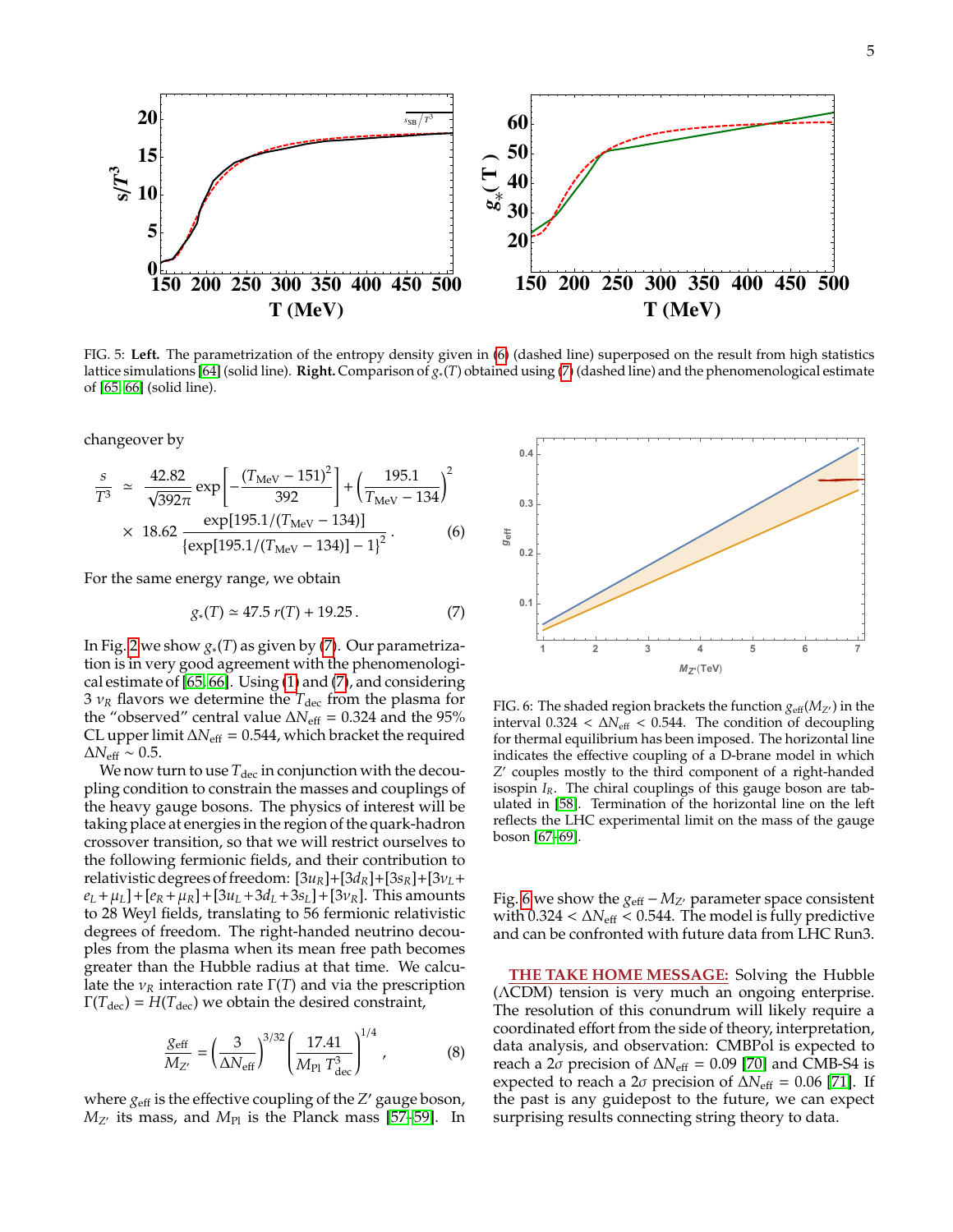## **Acknowledgments**

Thanks are due to Daniel Baumann for permission to reproduce Figs. [2](#page-1-0) and [3.](#page-2-1) This work has been supported by the U.S. National Science Foundation (NSF Grant PHY-1620661) and the National Aeronautics and Space Administration (NASA Grant 80NSSC18K0464).

- <span id="page-5-0"></span>[1] W. L. Freedman *et al.* [HST Collaboration], Final results from the Hubble Space Telescope key project to measure the Hubble constant, Astrophys. J. **553**, 47 (2001) doi:10.1086/320638 [\[astro-ph](http://arxiv.org/abs/astro-ph/0012376)/0012376].
- <span id="page-5-4"></span>[2] A. G. Riess *et al.*, A redetermination of the Hubble constant with the Hubble Space Telescope from a differential distance ladder, Astrophys. J. **699**, 539 (2009) doi:10.1088/0004-637X/699/1/539 [\[arXiv:0905.0695](http://arxiv.org/abs/0905.0695) [astroph.CO]].
- <span id="page-5-5"></span>[3] A. G. Riess *et al.*, A 3% solution: Determination of the Hubble constant with the Hubble Space Telescope and Wide Field Camera 3, Astrophys. J. **730**, 119 (2011) Erratum: [Astrophys. J. **732**, 129 (2011)] doi:10.1088/0004-637X/732/2/129, 10.1088/0004- 637X/730/2/119 [\[arXiv:1103.2976](http://arxiv.org/abs/1103.2976) [astro-ph.CO]].
- <span id="page-5-6"></span>[4] W. L. Freedman, B. F. Madore, V. Scowcroft, C. Burns, A. Monson, S. E. Persson, M. Seibert and J. Rigby, Carnegie Hubble Program: A mid-infrared calibration of the Hubble Constant, Astrophys. J. **758**, 24 (2012) doi:10.1088/0004- 637X/758/1/24 [\[arXiv:1208.3281](http://arxiv.org/abs/1208.3281) [astro-ph.CO]].
- <span id="page-5-7"></span>[5] A. G. Riess *et al.*, A 2.4% determination of the local value of the Hubble constant, Astrophys. J. **826**, no. 1, 56 (2016) doi:10.3847/0004-637X/826/1/56 [\[arXiv:1604.01424](http://arxiv.org/abs/1604.01424) [astroph.CO]].
- [6] A. G. Riess *et al.*, Milky Way Cepheid standards for measuring cosmic distances and application to Gaia DR2: Implications for the Hubble constant, Astrophys. J. **861**, no. 2, 126 (2018) doi:10.3847/1538-4357/aac82e [\[arXiv:1804.10655](http://arxiv.org/abs/1804.10655) [astro-ph.CO]].
- <span id="page-5-1"></span>[7] A. G. Riess, S. Casertano, W. Yuan, L. M. Macri and D. Scolnic, Large Magellanic Cloud Cepheid standards provide a 1% foundation for the determination of the Hubble constant and stronger evidence for physics beyond ΛCDM, Astrophys. J. **876**, no. 1, 85 (2019) doi:10.3847/1538- 4357/ab1422 [\[arXiv:1903.07603](http://arxiv.org/abs/1903.07603) [astro-ph.CO]].
- <span id="page-5-8"></span>[8] D. N. Spergel *et al.* [WMAP Collaboration], First year Wilkinson Microwave Anisotropy Probe (WMAP) observations: Determination of cosmological parameters, Astrophys. J. Suppl. **148**, 175 (2003) doi:10.1086/377226 [\[astro](http://arxiv.org/abs/astro-ph/0302209)ph/[0302209\]](http://arxiv.org/abs/astro-ph/0302209).
- [9] D. N. Spergel *et al.* [WMAP Collaboration], Wilkinson Microwave Anisotropy Probe (WMAP) three year results: Implications for cosmology, Astrophys. J. Suppl. **170**, 377 (2007) doi:10.1086/513700 [\[astro-ph](http://arxiv.org/abs/astro-ph/0603449)/0603449].
- [10] E. Komatsu *et al.* [WMAP Collaboration], Five-year Wilkinson Microwave Anisotropy Probe (WMAP) observations: Cosmological interpretation, Astrophys. J. Suppl. **180**, 330 (2009) doi:10.1088/0067-0049/180/2/330 [\[arXiv:0803.0547](http://arxiv.org/abs/0803.0547) [astro-ph]].
- [11] E. Komatsu *et al.* [WMAP Collaboration], Seven-year Wilkinson Microwave Anisotropy Probe (WMAP) ob-

This write-up is based on a talk given at the Phenomenology 2020 Symposium, University of Pittsburgh, 4-6 May 2020. Any opinions, findings, and conclusions or recommendations expressed in this material are those of the author and do not necessarily reflect the views of the NSF or NASA.

servations: Cosmological interpretation, Astrophys. J. Suppl. **192**, 18 (2011) doi:10.1088/0067-0049/192/2/18 [\[arXiv:1001.4538](http://arxiv.org/abs/1001.4538) [astro-ph.CO]].

- <span id="page-5-9"></span>[12] G. Hinshaw *et al.* [WMAP Collaboration], Nine-year Wilkinson Microwave Anisotropy Probe (WMAP) observations: Cosmological parameter results, Astrophys. J. Suppl. **208**, 19 (2013) doi:10.1088/0067-0049/208/2/19 [\[arXiv:1212.5226](http://arxiv.org/abs/1212.5226) [astro-ph.CO]].
- <span id="page-5-10"></span>[13] P. A. R. Ade *et al.* [Planck Collaboration], Planck 2013 results XVI: Cosmological parameters, Astron. Astrophys. **571**, A16 (2014) doi:10.1051/0004-6361/201321591 [\[arXiv:1303.5076](http://arxiv.org/abs/1303.5076) [astro-ph.CO]].
- <span id="page-5-11"></span>[14] P. A. R. Ade *et al.* [Planck Collaboration], Planck 2015 results XIII: Cosmological parameters, Astron. Astrophys. **594**, A13 (2016) doi:10.1051/0004-6361/201525830 [\[arXiv:1502.01589](http://arxiv.org/abs/1502.01589) [astro-ph.CO]].
- <span id="page-5-12"></span>[15] T. M. C. Abbott *et al.* [DES Collaboration], Dark Energy Survey year 1 results: A precise  $H_0$  estimate from DES Y1, BAO, and D/H data, Mon. Not. Roy. Astron. Soc. **480**, no. 3, 3879 (2018) doi:10.1093/mnras/sty1939 [\[arXiv:1711.00403](http://arxiv.org/abs/1711.00403) [astro-ph.CO]].
- <span id="page-5-3"></span>[16] N. Aghanim *et al.* [Planck Collaboration], Planck 2018 results VI: Cosmological parameters [arXiv:1807.06209](http://arxiv.org/abs/1807.06209) [astro-ph.CO].
- <span id="page-5-13"></span>[17] I. S. Jang and M. G. Lee, The tip of the red giant branch distances to type Ia supernova host galaxies III: NGC 4038/39 and NGC 5584, Astrophys. J. **807**, no. 2, 133 (2015) doi:10.1088/0004-637X/807/2/133 [\[arXiv:1506.03089](http://arxiv.org/abs/1506.03089) [astroph.GA]].
- [18] I. S. Jang and M. G. Lee, The tip of the red giant branch distances to type Ia supernova host galaxies V: NGC 3021, NGC 3370, and NGC 1309 and the value of the Hubble constant, Astrophys. J. **836**, no. 1, 74 (2017) doi:10.3847/1538- 4357/836/1/74 [\[arXiv:1702.01118](http://arxiv.org/abs/1702.01118) [astro-ph.CO]].
- <span id="page-5-15"></span>[19] W. L. Freedman *et al.*, The Carnegie-Chicago Hubble Program VIII: An independent determination of the Hubble constant based on the tip of the red giant branch, doi:10.3847/1538-4357/ab2f73 [arXiv:1907.05922](http://arxiv.org/abs/1907.05922) [astro-ph.CO].
- <span id="page-5-14"></span>[20] W. L. Freedman *et al.*, Calibration of the tip of the red giant branch (TRGB), doi:10.3847/1538-4357/ab7339 [arXiv:2002.01550](http://arxiv.org/abs/2002.01550) [astro-ph.GA].
- <span id="page-5-2"></span>[21] G. Jungman, M. Kamionkowski, A. Kosowsky and D. N. Spergel, Cosmological parameter determination with microwave background maps, Phys. Rev. D **54**, 1332 (1996) doi:10.1103/PhysRevD.54.1332 [\[astro-ph](http://arxiv.org/abs/astro-ph/9512139)/9512139].
- <span id="page-5-16"></span>[22] E. Calabrese *et al.*, Cosmological parameters from pre-planck cosmic microwave background measurements, Phys. Rev. D **87**, no. 10, 103012 (2013) doi:10.1103/PhysRevD.87.103012 [\[arXiv:1302.1841](http://arxiv.org/abs/1302.1841) [astroph.CO]].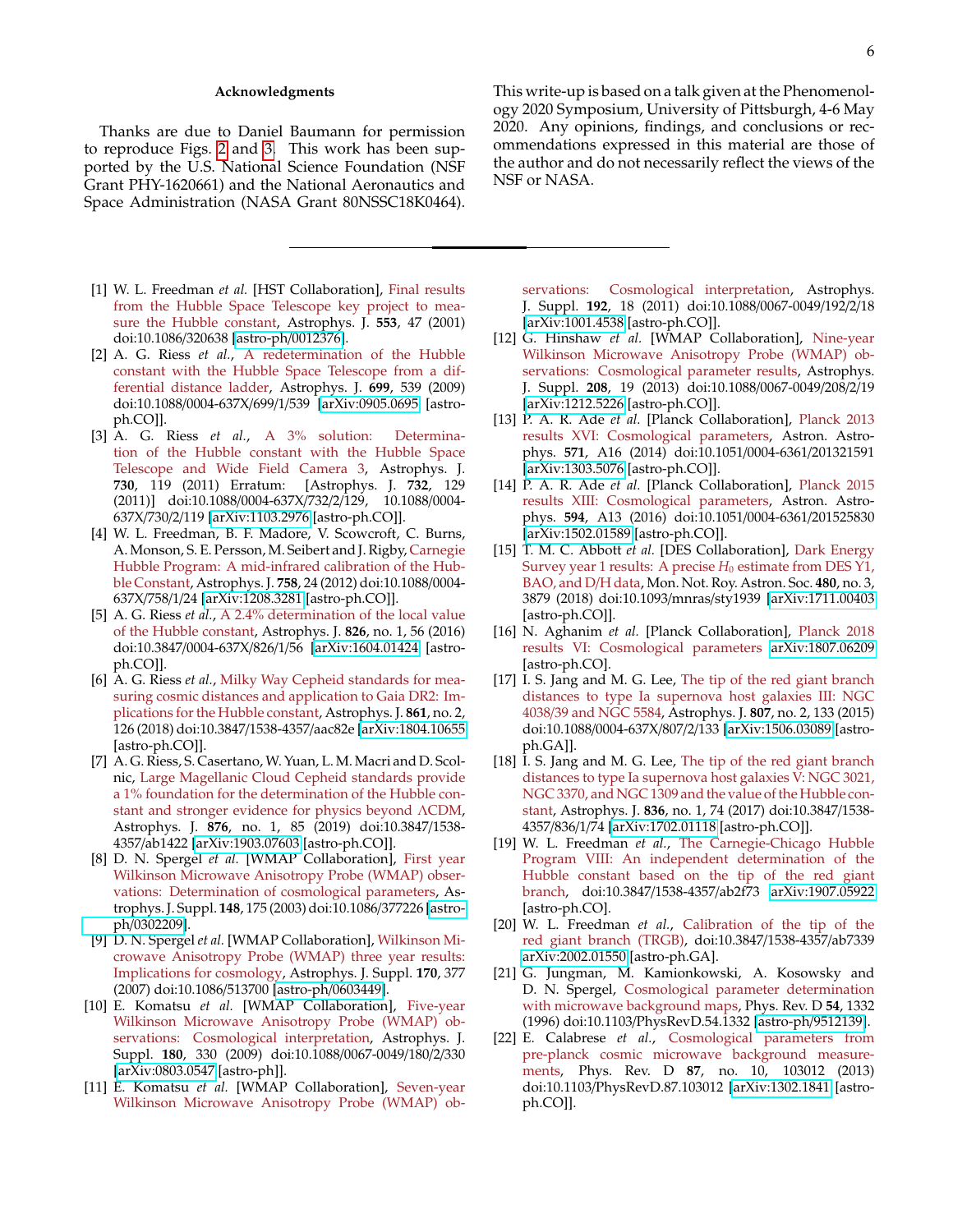- <span id="page-6-1"></span>[23] T. Louis *et al.* [ACTPol Collaboration], The Atacama Cosmology Telescope: Two-season ACTPol spectra and parameters, JCAP **1706**, 031 (2017) doi:10.1088/1475- 7516/2017/06/031 [\[arXiv:1610.02360](http://arxiv.org/abs/1610.02360) [astro-ph.CO]].
- <span id="page-6-2"></span>[24] D. Baumann, Primordial cosmology, PoS TASI **2017**, 009 (2018) doi:10.22323/1.305.0009 [\[arXiv:1807.03098](http://arxiv.org/abs/1807.03098) [hepth<sub>II</sub>.
- <span id="page-6-0"></span>[25] A. J. Cuesta, L. Verde, A. Riess and R. Jimenez, Calibrating the cosmic distance scale ladder: the role of the sound horizon scale and the local expansion rate as distance anchors, Mon. Not. Roy. Astron. Soc. **448**, no. 4, 3463 (2015) doi:10.1093/mnras/stv261 [\[arXiv:1411.1094](http://arxiv.org/abs/1411.1094) [astroph.CO]].
- <span id="page-6-3"></span>[26] K. C. Wong *et al.*, H0LiCOW XIII: A 2.4% measurement of  $H<sub>0</sub>$  from lensed quasars: 5.3*σ* tension between early and late-Universe probes, [arXiv:1907.04869](http://arxiv.org/abs/1907.04869) [astro-ph.CO].
- <span id="page-6-4"></span>[27] B. P. Abbott *et al.* [LIGO Scientific and Virgo Collaborations], A gravitational-wave measurement of the Hubble constant following the second observing run of Advanced LIGO and Virgo, [arXiv:1908.06060](http://arxiv.org/abs/1908.06060) [astro-ph.CO].
- <span id="page-6-5"></span>[28] L. Verde, T. Treu and A. G. Riess, Tensions between the early and the late universe, Nature Astronomy **3**, 891 (2019) doi:10.1038/s41550-019-0902-0 [\[arXiv:1907.10625](http://arxiv.org/abs/1907.10625) [astro-ph.CO]].
- <span id="page-6-6"></span>[29] M. Tanabashi *et al.* [Particle Data Group], Review of Particle Physics, Phys. Rev. D **98**, no. 3, 030001 (2018). doi:10.1103/PhysRevD.98.030001
- <span id="page-6-7"></span>[30] G. Steigman, D.N. Schramm and J.E. Gunn, Cosmological limits to the number of massive leptons, Phys. Lett. B **66**, 202 (1977).
- <span id="page-6-9"></span>[31] E. W. Kolb and M. S. Turner, The Early Universe, Front. Phys. **69**, 1 (1990).
- <span id="page-6-8"></span>[32] G. Mangano, G. Miele, S. Pastor, T. Pinto, O. Pisanti and P. D. Serpico, Relic neutrino decoupling including flavor oscillations, Nucl. Phys. B **729**, 221 (2005) doi:10.1016/j.nuclphysb.2005.09.041 [hep-ph/[0506164\]](http://arxiv.org/abs/hep-ph/0506164).
- <span id="page-6-10"></span>[33] E. Aver, K. A. Olive and E. D. Skillman, The effects of He I λ10830 on helium abundance determinations, JCAP **1507**, 011 (2015) doi:10.1088/1475-7516/2015/07/011 [\[arXiv:1503.08146](http://arxiv.org/abs/1503.08146) [astro-ph.CO]].
- <span id="page-6-11"></span>[34] A. Peimbert, M. Peimbert and V. Luridiana, The primordial helium abundance and the number of neutrino families, Rev. Mex. Astron. Astrofis. **52**, 419 (2016) [\[arXiv:1608.02062](http://arxiv.org/abs/1608.02062) [astro-ph.CO]].
- <span id="page-6-12"></span>[35] R.J. Cooke, M. Pettini and C.C. Steidel, One percent determination of the primordial deuterium abundance, Astrophys. J. **855**, no. 2, 102 (2018) doi:10.3847/1538-4357/aaab53 [\[arXiv:1710.11129](http://arxiv.org/abs/1710.11129) [astro-ph.CO]].
- <span id="page-6-13"></span>[36] O. Pisanti, A. Cirillo, S. Esposito, F. Iocco, G. Mangano, G. Miele and P. D. Serpico, PArthENoPE: Public algorithm evaluating the nucleosynthesis of primordial elements, Comput. Phys. Commun. **178**, 956 (2008) doi:10.1016/j.cpc.2008.02.015 [\[arXiv:0705.0290](http://arxiv.org/abs/0705.0290) [astro-ph]].
- <span id="page-6-14"></span>[37] L. E. Marcucci, G. Mangano, A. Kievsky and M. Viviani, Implication of the proton-deuteron radiative capture for Big Bang Nucleosynthesis, Phys. Rev. Lett. **116**, no. 10, 102501 (2016) Erratum: [Phys. Rev. Lett. **117**, no. 4, 049901 (2016)] doi:10.1103/PhysRevLett.116.102501, 10.1103/PhysRevLett.117.049901 [\[arXiv:1510.07877](http://arxiv.org/abs/1510.07877) [nuclth]].
- <span id="page-6-15"></span>[38] Y. I. Izotov, T. X. Thuan and N. G. Guseva, A new determination of the primordial He abundance using the He Ι λ10830 Å emission line: cosmological impli-

cations, Mon. Not. Roy. Astron. Soc. **445**, no. 1, 778 (2014) doi:10.1093/mnras/stu1771 [\[arXiv:1408.6953](http://arxiv.org/abs/1408.6953) [astroph.CO]].

- <span id="page-6-16"></span>[39] L. A. Anchordoqui and S. E. Perez Bergliaffa, Hot thermal universe endowed with massive dark vector fields and the Hubble tension, Phys. Rev. D **100**, no. 12, 123525 (2019) doi:10.1103/PhysRevD.100.123525 [\[arXiv:1910.05860](http://arxiv.org/abs/1910.05860) [astro-ph.CO]].
- <span id="page-6-17"></span>[40] S. Vagnozzi, New physics in light of the  $H_0$  tension: an alternative view, [arXiv:1907.07569](http://arxiv.org/abs/1907.07569) [astro-ph.CO].
- <span id="page-6-18"></span>[41] G. Obied, H. Ooguri, L. Spodyneiko and C. Vafa, de Sitter Space and the Swampland, [arXiv:1806.08362](http://arxiv.org/abs/1806.08362) [hep-th].
- <span id="page-6-19"></span>[42] P. Agrawal, G. Obied, P. J. Steinhardt and C. Vafa, On the cosmological implications of the string swampland, Phys. Lett. B **784**, 271 (2018) doi:10.1016/j.physletb.2018.07.040 [\[arXiv:1806.09718](http://arxiv.org/abs/1806.09718) [hep-th]].
- <span id="page-6-20"></span>[43] M. Raveri, W. Hu and S. Sethi, Swampland conjectures and late-time cosmology, Phys. Rev. D **99**, no. 8, 083518 (2019) doi:10.1103/PhysRevD.99.083518 [\[arXiv:1812.10448](http://arxiv.org/abs/1812.10448) [hep-th]].
- <span id="page-6-21"></span>[44] E. Ó Colgáin and H. Yavartanoo, Testing the Swampland: *H*<sub>0</sub> tension, [arXiv:1905.02555](http://arxiv.org/abs/1905.02555) [astro-ph.CO].
- <span id="page-6-22"></span>[45] P. Agrawal, G. Obied and C. Vafa, H<sub>0</sub> tension, Swampland conjectures and the epoch of fading dark matter, [arXiv:1906.08261](http://arxiv.org/abs/1906.08261) [astro-ph.CO].
- <span id="page-6-23"></span>[46] L. A. Anchordoqui, I. Antoniadis, D. Lüst, J. F. Soriano and T. R. Taylor,  $H_0$  tension and the string swampland, Phys. Rev. D **101**, 083532 (2020) doi:10.1103/PhysRevD.101.083532 [\[arXiv:1912.00242](http://arxiv.org/abs/1912.00242) [hep-th]].
- <span id="page-6-24"></span>[47] V. Salvatelli, N. Said, M. Bruni, A. Melchiorri and D. Wands, Indications of a late-time interaction in the dark sector, Phys. Rev. Lett. **113**, no. 18, 181301 (2014) doi:10.1103/PhysRevLett.113.181301 [\[arXiv:1406.7297](http://arxiv.org/abs/1406.7297) [astro-ph.CO]].
- [48] S. Kumar and R. C. Nunes, Echo of interactions in the dark sector, Phys. Rev. D **96**, no. 10, 103511 (2017) doi:10.1103/PhysRevD.96.103511 [\[arXiv:1702.02143](http://arxiv.org/abs/1702.02143) [astro-ph.CO]].
- [49] E. Di Valentino, A. Melchiorri and O. Mena, Can interacting dark energy solve the  $H_0$  tension?, Phys. Rev. D **96**, no. 4, 043503 (2017) doi:10.1103/PhysRevD.96.043503 [\[arXiv:1704.08342](http://arxiv.org/abs/1704.08342) [astro-ph.CO]].
- [50] W. Yang, S. Pan, E. Di Valentino, R. C. Nunes, S. Vagnozzi and D. F. Mota, Tale of stable interacting dark energy, observational signatures, and the  $H_0$  tension, JCAP **1809**, 019 (2018) doi:10.1088/1475-7516/2018/09/019 [\[arXiv:1805.08252](http://arxiv.org/abs/1805.08252) [astro-ph.CO]].
- [51] S. Kumar, R. C. Nunes and S. K. Yadav, Dark sector interaction: a remedy of the tensions between CMB and LSS data, Eur. Phys. J. C **79**, no. 7, 576 (2019) doi:10.1140/epjc/s10052- 019-7087-7 [\[arXiv:1903.04865](http://arxiv.org/abs/1903.04865) [astro-ph.CO]].
- [52] E. Di Valentino, A. Melchiorri, O. Mena and S. Vagnozzi, Interacting dark energy after the latest Planck, DES, and  $H_0$  measurements: an excellent solution to the  $H_0$  and cosmic shear tensions, [arXiv:1908.04281](http://arxiv.org/abs/1908.04281) [astro-ph.CO].
- <span id="page-6-25"></span>[53] E. Di Valentino, A. Melchiorri, O. Mena and S. Vagnozzi, Nonminimal dark sector physics and cosmological tensions, Phys. Rev. D **101**, no. 6, 063502 (2020) doi:10.1103/PhysRevD.101.063502 [\[arXiv:1910.09853](http://arxiv.org/abs/1910.09853) [astro-ph.CO]].
- <span id="page-6-26"></span>[54] G. Benevento, W. Hu and M. Raveri, Can late dark energy transitions raise the Hubble constant?, [arXiv:2002.11707](http://arxiv.org/abs/2002.11707)